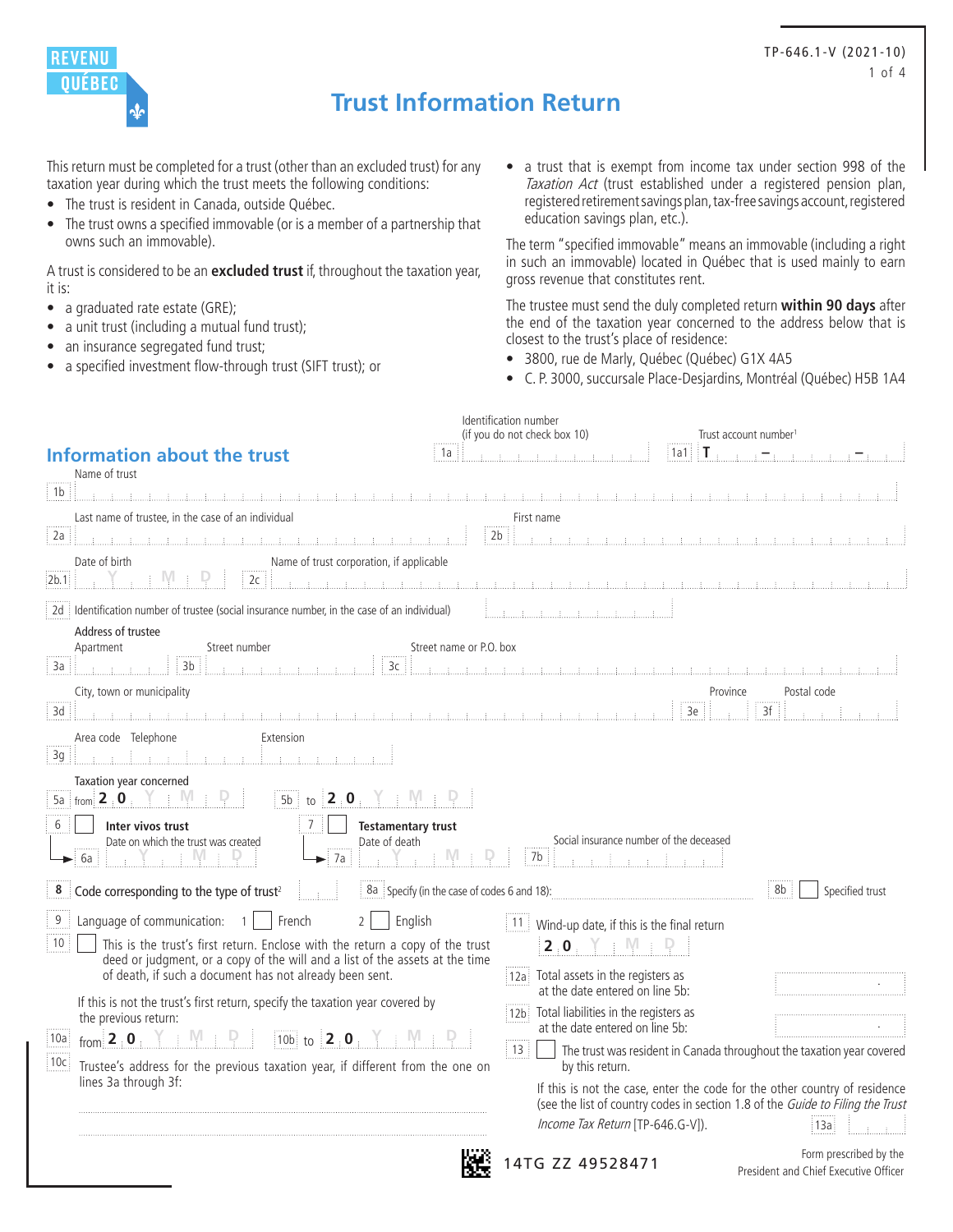## **2 Additional information about the trust**

TP-646.1-V (2021-10) 2 of 4

#### **2.1 Settlors**

If there are more than two settlors, enclose a copy of the form with the requested information.

| <b>Settlor 1</b>                                                      |                     |                    |
|-----------------------------------------------------------------------|---------------------|--------------------|
| A- Name (last name and first name, in the case of an individual)      |                     | A.1- Date of birth |
| <b>B-</b> Identification number or social insurance number C- Address |                     |                    |
|                                                                       |                     |                    |
| <b>D</b> - Relationship to trustees (if applicable)                   |                     |                    |
| a-Trustee1                                                            | <b>b</b> -Trustee 2 | c-Trustee 3        |
| <b>Settlor 2</b>                                                      |                     |                    |
| A- Name (last name and first name, in the case of an individual)      |                     | A.1- Date of birth |
| <b>B-</b> Identification number or social insurance number C- Address |                     |                    |
|                                                                       |                     |                    |
| <b>D</b> - Relationship to trustees (if applicable)                   |                     |                    |
| a-Trustee1                                                            | <b>b</b> -Trustee 2 | c-Trustee 3        |

#### **2.2 Trustees**

If there are more than three trustees, enclose a copy of the form with the requested information.

| <b>Trustee 1</b>                                                             |  |                           |
|------------------------------------------------------------------------------|--|---------------------------|
| A- Name (last name and first name, in the case of an individual)             |  | A.1- Date of birth        |
|                                                                              |  |                           |
| <b>B-</b> Identification number or social insurance number <b>C-</b> Address |  |                           |
|                                                                              |  |                           |
| Trustee 2                                                                    |  |                           |
| A- Name (last name and first name, in the case of an individual)             |  | <b>A.1-</b> Date of birth |
|                                                                              |  |                           |
| <b>B-</b> Identification number or social insurance number <b>C-</b> Address |  |                           |
|                                                                              |  |                           |
| Trustee 3                                                                    |  |                           |
| A- Name (last name and first name, in the case of an individual)             |  | A.1- Date of birth        |
|                                                                              |  |                           |
| <b>B-</b> Identification number or social insurance number <b>C-</b> Address |  |                           |
|                                                                              |  |                           |

#### **2.3 Beneficiaries**

If there are more than five beneficiaries, enclose a copy of the form with the requested information.

| <b>Beneficiary 1</b>                                                                               |                     |                     |                    |
|----------------------------------------------------------------------------------------------------|---------------------|---------------------|--------------------|
| A- Name (last name and first name, in the case of an individual)                                   |                     |                     | A.1- Date of birth |
| <b>B-</b> Identification number or social insurance number <b>C-</b> Address<br>ほうほうほうほうほうほうほうほうほう |                     |                     |                    |
| <b>D</b> - Relationship to settlors (if applicable)                                                | <b>a-</b> Settlor 1 | <b>b</b> -Settlor 2 |                    |
| <b>E</b> - Relationship to trustees (if applicable)<br>a-Trustee                                   | <b>h</b> -Trustee   | <b>r</b> -Trustee   |                    |

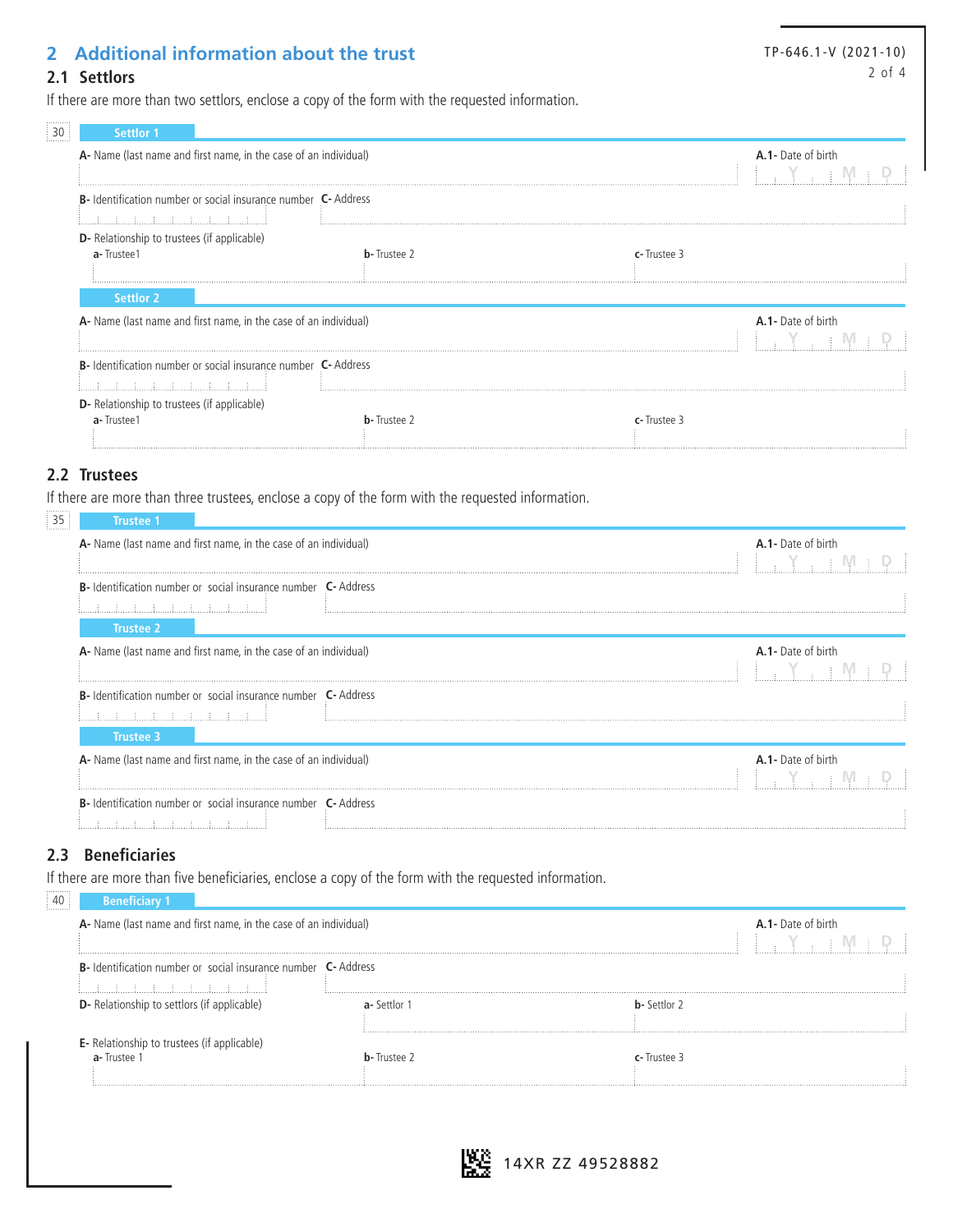| <b>Bénéficiaire 2</b>                                                                                           |                     | TP-646.1-V (2021-10)                                                                | 3 of 4 |
|-----------------------------------------------------------------------------------------------------------------|---------------------|-------------------------------------------------------------------------------------|--------|
| A- Name (last name and first name, in the case of an individual)                                                |                     | A.1- Date of birth<br>$\frac{1}{2}$ , $\frac{1}{2}$ , $\frac{1}{2}$ M $\frac{1}{2}$ |        |
| B- Identification number or social insurance number C- Address                                                  |                     |                                                                                     |        |
| D- Relationship to settlors (if applicable)                                                                     | a-Settlor 1         | <b>b</b> - Settlor 2                                                                |        |
| E- Relationship to trustees (if applicable)<br>a-Trustee 1                                                      | <b>b</b> -Trustee 2 | c-Trustee 3                                                                         |        |
| <b>Bénéficiaire 3</b>                                                                                           |                     |                                                                                     |        |
| A- Name (last name and first name, in the case of an individual)                                                |                     | A.1- Date of birth<br>Y, EM                                                         |        |
| B- Identification number or social insurance number C- Address<br><u> E. A. A. A. A. A. A. A. A. A. A. A. A</u> |                     |                                                                                     |        |
| D- Relationship to settlors (if applicable)                                                                     | a-Settlor 1         | <b>b</b> - Settlor 2                                                                |        |
| E- Relationship to trustees (if applicable)<br>a-Trustee 1                                                      | <b>b</b> -Trustee 2 | c-Trustee 3                                                                         |        |
| <b>Bénéficiaire 4</b>                                                                                           |                     |                                                                                     |        |
| A- Name (last name and first name, in the case of an individual)                                                |                     | A.1- Date of birth<br>- E IVI                                                       |        |
| B- Identification number or social insurance number C- Address<br>أستلسلسا ساسا المساسلة المسادية               |                     |                                                                                     |        |
| D- Relationship to settlors (if applicable)                                                                     | a-Settlor 1         | <b>b</b> - Settlor 2                                                                |        |
| E- Relationship to trustees (if applicable)<br>a-Trustee 1                                                      | <b>b</b> -Trustee 2 | c-Trustee 3                                                                         |        |
| <b>Bénéficiaire 5</b>                                                                                           |                     |                                                                                     |        |
| A- Name (last name and first name, in the case of an individual)                                                |                     | A.1- Date of birth<br>† IVI                                                         |        |
| B-Identification number or social insurance number<br>C- Address                                                |                     |                                                                                     |        |
| D- Relationship to settlors (if applicable)                                                                     | a-Settlor 1         | <b>b-</b> Settlor 2                                                                 |        |
| E- Relationship to trustees (if applicable)<br>a-Trustee 1                                                      | <b>b</b> -Trustee 2 | c-Trustee 3                                                                         |        |

### **3 Information about the specified immovable**

If there is more than one specified immovable, complete parts 3 and 4 on a separate copy of the form for each additional immovable, and enclose all copies with this form.<br>Street number Street name or P.O. box

|      | Street number<br>Street Harne of P.O. DOX                                                        |                  |             |  |
|------|--------------------------------------------------------------------------------------------------|------------------|-------------|--|
| 600a | 600b                                                                                             |                  |             |  |
|      | City, town or municipality                                                                       | Province         | Postal code |  |
| 600c |                                                                                                  | $600e$ .<br>600d |             |  |
|      | $\frac{1}{2}$ 601 If the immovable was disposed of during the year, check this box. <sup>3</sup> |                  |             |  |
|      | 602 If the immovable was acquired during the year, check this box.                               |                  |             |  |
|      | 603 Number of units rented                                                                       |                  |             |  |
|      | 604 Portion of the immovable used by a beneficiary of the trust or a co-owner, as applicable     |                  |             |  |
|      |                                                                                                  |                  |             |  |